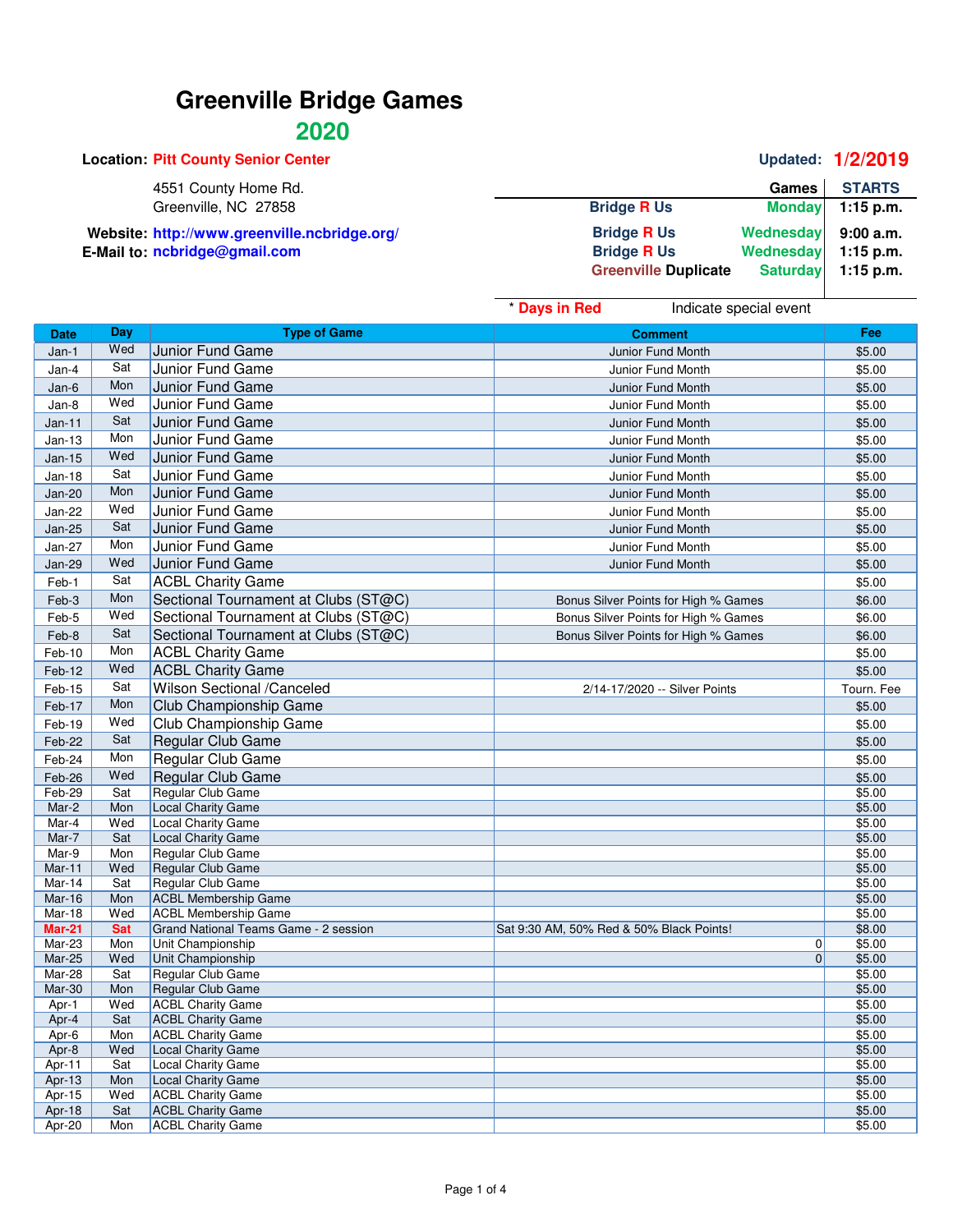### **2020**

|                             |              | <b>Updated: 1/2/2019</b>                                   |
|-----------------------------|--------------|------------------------------------------------------------|
|                             | <b>Games</b> | <b>STARTS</b>                                              |
| <b>Bridge R Us</b>          |              | $1:15$ p.m.                                                |
| <b>Bridge R Us</b>          |              | 9:00a.m.                                                   |
| <b>Bridge R Us</b>          |              | $1:15$ p.m.                                                |
| <b>Greenville Duplicate</b> |              | $1:15$ p.m.                                                |
|                             |              | <b>Monday</b><br>Wednesday<br>Wednesday<br><b>Saturday</b> |

|      |               | Games STARTS |
|------|---------------|--------------|
| l Us | <b>Monday</b> | 1:15 p.m.    |

| <b>Bridge R Us</b>          | Wednesday       | 9:00a.m.    |
|-----------------------------|-----------------|-------------|
| <b>Bridge R Us</b>          | Wednesday       | $1:15$ p.m. |
| <b>Greenville Duplicate</b> | <b>Saturday</b> | $1:15$ p.m. |
|                             |                 |             |

|               |     |                           | * Days in Red<br>Indicate special event |        |
|---------------|-----|---------------------------|-----------------------------------------|--------|
| Apr-22        | Wed | <b>Local Charity Game</b> |                                         | \$5.00 |
| Apr-25        | Sat | Local Charity Game        |                                         | \$5.00 |
| Apr-27        | Mon | <b>Local Charity Game</b> |                                         | \$5.00 |
| Apr-29        | Wed | <b>ACBL Charity Game</b>  |                                         | \$5.00 |
| $May-2$       | Sat | <b>Grass Root Fund</b>    | <b>Grass Root Fund</b>                  | \$5.00 |
| May-4         | Mon | <b>Grass Root Fund</b>    | Grass Root Fund                         | \$5.00 |
| May-6         | Wed | <b>Grass Root Fund</b>    | <b>Grass Root Fund</b>                  | \$5.00 |
| May-9         | Sat | <b>Grass Root Fund</b>    | Grass Root Fund                         | \$5.00 |
| May-11        | Mon | <b>Grass Root Fund</b>    | <b>Grass Root Fund</b>                  | \$5.00 |
| $May-13$      | Wed | <b>Grass Root Fund</b>    | Grass Root Fund                         | \$5.00 |
| May-16        | Sat | <b>Grass Root Fund</b>    | <b>Grass Root Fund</b>                  | \$5.00 |
| May-18        | Mon | <b>Grass Root Fund</b>    | <b>Grass Root Fund</b>                  | \$5.00 |
| May-20        | Wed | <b>Grass Root Fund</b>    | <b>Grass Root Fund</b>                  | \$5.00 |
| May-23        | Sat | Grass Root Fund           | Grass Root Fund                         | \$5.00 |
| May-25        | Mon | <b>Grass Root Fund</b>    | <b>Grass Root Fund</b>                  | \$5.00 |
| May-27        | Wed | <b>Grass Root Fund</b>    | Grass Root Fund                         | \$5.00 |
| May-30        | Sat | <b>Grass Root Fund</b>    | <b>Grass Root Fund</b>                  | \$5.00 |
| $Jun-1$       | Mon | <b>Local Charity Game</b> |                                         | \$5.00 |
| $Jun-3$       | Wed | North American Pairs      | 50% Red & 50% Black Points!             | \$5.00 |
| $Jun-6$       | Sat | North American Pairs      | 50% Red & 50% Black Points!             | \$5.00 |
| $Jun-8$       | Mon | North American Pairs      | 50% Red & 50% Black Points!             | \$5.00 |
| $Jun-10$      | Wed | North American Pairs      | 50% Red & 50% Black Points!             | \$5.00 |
| $Jun-13$      | Sat | North American Pairs      | 50% Red & 50% Black Points!             | \$5.00 |
| Jun-15        | Mon | North American Pairs      | 50% Red & 50% Black Points!             | \$5.00 |
| Jun-17        | Wed | Unit Charity ACBL         | <b>MORNING game is NAP</b>              | \$5.00 |
| <b>Jun-20</b> | Sat | <b>ACBL Charity Game</b>  |                                         | \$5.00 |
| <b>Jun-22</b> | Mon | Club Championship Game    |                                         | \$5.00 |
| <b>Jun-24</b> | Wed | Club Championship Game    |                                         | \$5.00 |
| <b>Jun-27</b> | Sat | Regular Club Game         |                                         | \$5.00 |
| <b>Jun-29</b> | Mon | Regular Club Game         |                                         | \$5.00 |
| $Jul-1$       | Wed | Regular Club Game         |                                         | \$5.00 |
| Jul-4         | Sat | North American Pairs      | 50% Red & 50% Black Points!             | \$5.00 |
| $Jul-6$       | Mon | North American Pairs      | 50% Red & 50% Black Points!             | \$5.00 |
| Jul-8         | Wed | Club Championship Game    |                                         | \$5.00 |
| $Jul-11$      | Sat | North American Pairs      | 50% Red & 50% Black Points!             | \$5.00 |
| $Jul-13$      | Mon | <b>ACBL Charity Game</b>  |                                         | \$5.00 |
| $Jul-15$      | Wed | North American Pairs      | 50% Red & 50% Black Points!             | \$5.00 |
| $Jul-18$      | Sat | Local Charity Game        |                                         | \$5.00 |
| <b>Jul-20</b> | Mon | Club Championship Game    |                                         | \$5.00 |
| <b>Jul-22</b> | Wed | North American Pairs      | 50% Red & 50% Black Points!             | \$5.00 |
| $Jul-25$      | Sat | Regular Club Game         |                                         | \$5.00 |
| <b>Jul-27</b> | Mon | North American Pairs      | 50% Red & 50% Black Points!             | \$5.00 |
| <b>Jul-29</b> | Wed | Regular Club Game         |                                         | \$5.00 |
| Aug-1         | Sat | North American Pairs      | 50% Red & 50% Black Points!             | \$5.00 |
| Aug-3         | Mon | Local Charity Game        |                                         | \$5.00 |
| Aug-5         | Wed | <b>ACBL Charity Game</b>  |                                         | \$5.00 |
| Aug-8         | Sat | North American Pairs      | 50% Red & 50% Black Points!             | \$5.00 |
| <b>Aug-10</b> | Mon | North American Pairs      | 50% Red & 50% Black Points!             | \$5.00 |
| Aug-12        | Wed | North American Pairs      | 50% Red & 50% Black Points!             | \$5.00 |
| Aug-15        | Sat | <b>ACBL Charity Game</b>  |                                         | \$5.00 |
| Aug-17        | Mon | North American Pairs      | 50% Red & 50% Black Points!             | \$5.00 |
| Aug-19        | Wed | North American Pairs      | 50% Red & 50% Black Points!             | \$5.00 |
| <b>Aug-22</b> | Sat | <b>Regular Club Game</b>  |                                         | \$5.00 |

Aug-22 Sat Regular Club Game \$5.00<br>
Aug-24 Mon Sectional Tournament at Clubs (ST@C) Bonus Silver Points for High % Games \$6.00

Mon Sectional Tournament at Clubs (ST@C)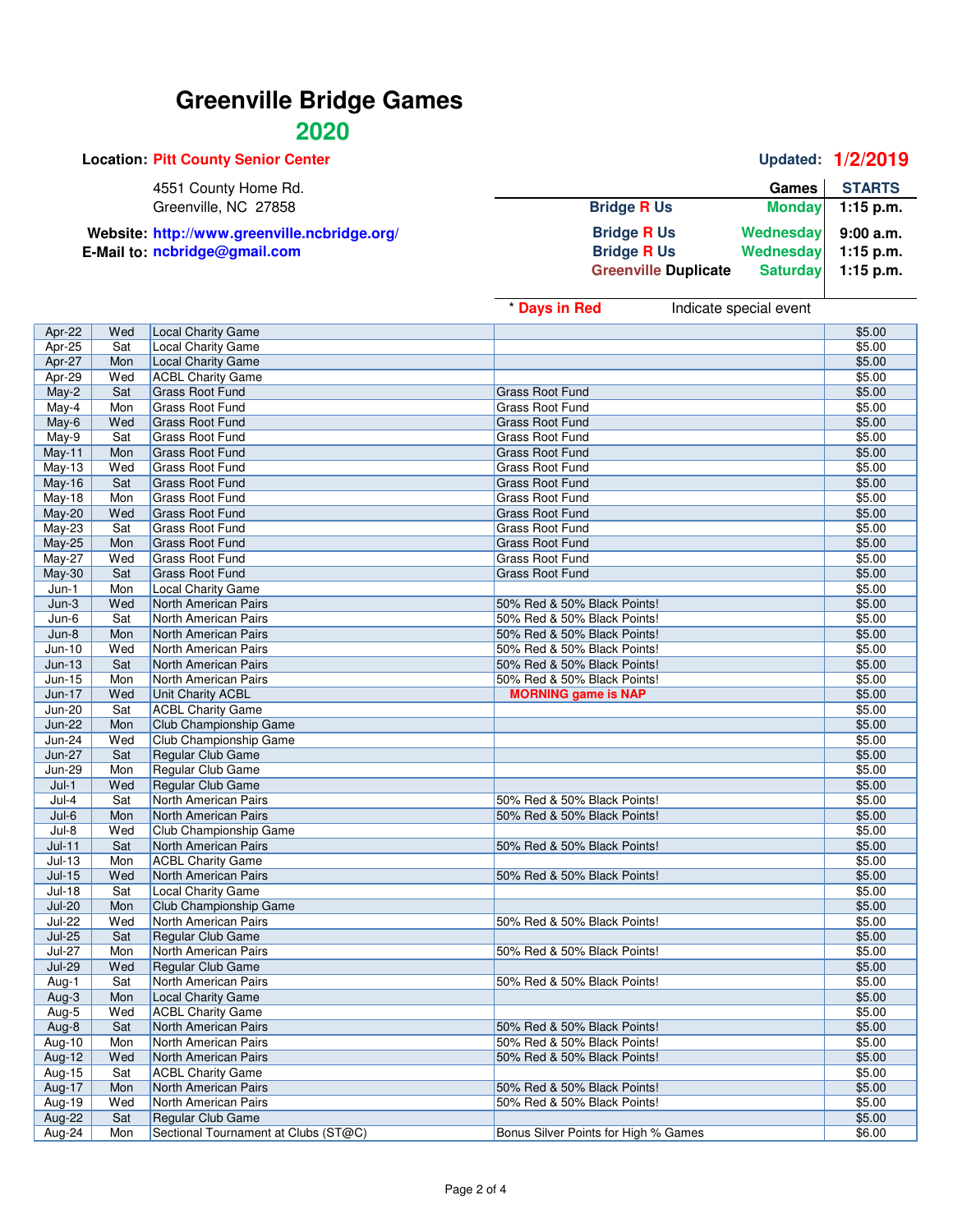| <b>Location: Pitt County Senior Center</b>   |                             |                 | Updated: 1/2/2019 |
|----------------------------------------------|-----------------------------|-----------------|-------------------|
| 4551 County Home Rd.                         |                             | Games           | <b>STARTS</b>     |
| Greenville, NC 27858                         | <b>Bridge R Us</b>          | <b>Monday</b>   | 1:15 p.m.         |
| Website: http://www.greenville.ncbridge.org/ | <b>Bridge R Us</b>          | Wednesday       | 9:00 a.m.         |
| E-Mail to: ncbridge@gmail.com                | <b>Bridge R Us</b>          | Wednesday       | $1:15$ p.m.       |
|                                              | <b>Greenville Duplicate</b> | <b>Saturday</b> | $1:15$ p.m.       |

|               |            |                                         | * Days in Red<br>Indicate special event  |                        |
|---------------|------------|-----------------------------------------|------------------------------------------|------------------------|
| Aug-26        | Wed        | Sectional Tournament at Clubs (ST@C)    | Bonus Silver Points for High % Games     | \$6.00                 |
| Aug-29        | Sat        | Sectional Tournament at Clubs (ST@C)    | Bonus Silver Points for High % Games     | \$6.00                 |
| Aug-31        | Mon        | Regular Club Game                       |                                          | \$5.00                 |
| Sep-2         | Wed        | International Fund Game                 | International Fund Month                 | \$5.00                 |
| Sep-5         | Sat        | International Fund Game                 | <b>International Fund Month</b>          | \$5.00                 |
| Sep-7         | Mon        | International Fund Game                 | <b>International Fund Month</b>          | \$5.00                 |
| Sep-9         | Wed        | International Fund Game                 | <b>International Fund Month</b>          | \$5.00                 |
| Sep-12        | Sat        | International Fund Game                 | <b>International Fund Month</b>          | \$5.00                 |
| Sep-14        | Mon        | International Fund Game                 | <b>International Fund Month</b>          | \$5.00                 |
| Sep-16        | Wed        | International Fund Game                 | <b>International Fund Month</b>          | \$5.00                 |
| Sep-19        | Sat        | International Fund Game                 | International Fund Month                 | \$5.00                 |
| $Sep-21$      | Mon        | International Fund Game                 | <b>International Fund Month</b>          | \$5.00                 |
| Sep-23        | Wed        | International Fund Game                 | <b>International Fund Month</b>          | \$5.00                 |
| Sep-26        | Sat        | International Fund Game                 | <b>International Fund Month</b>          | \$5.00                 |
| Sep-28        | Mon        | International Fund Game                 | <b>International Fund Month</b>          | \$5.00                 |
| Sep-30        | Wed        | International Fund Game                 | International Fund Month                 | \$5.00                 |
| Oct-3         | Sat        | <b>Local Charity Game</b>               |                                          | \$5.00                 |
| Oct-5         | Mon        | Club Appreciation Pair Game             | Club Appreciation Month                  | \$5.00                 |
| Oct-7         | Wed        | Club Appreciation Pair Game             | <b>Club Appreciation Month</b>           | \$5.00                 |
| <b>Oct-10</b> | <b>Sat</b> | Club Appreciation Team Game             | 5% Gold Points!                          | \$6.00                 |
| Oct-12        | Mon        | <b>Club Appreciation Pair Game</b>      | <b>Club Appreciation Month</b>           | \$5.00                 |
| Oct-14        | Wed        | Local Charity Game                      |                                          | \$5.00                 |
| Oct-17        | Sat        | Morehead Sectional / NO game in GV      | 10/16-18/2020 -- Silver Points           | Tourn. Fee             |
| Oct-19        | Mon        | NABC Fund                               | <b>Sectional Black Points</b>            | \$5.00                 |
| Oct-21        | Wed        | <b>NABC</b> Fund                        | <b>Sectional Black Points</b>            | \$5.00                 |
| Oct-24        | Sat        | Regular Club Game                       |                                          | \$5.00                 |
| Oct-26        | Mon        | <b>ACBL Charity Game</b>                |                                          | \$5.00                 |
| Oct-28        | Wed        | <b>Club Appreciation Pair Game</b>      | <b>Club Appreciation Month</b>           | \$5.00                 |
| Oct-31        | Sat        | Regular Club Game                       |                                          | \$5.00                 |
| Nov-2         | Mon        | <b>GNT Fund Raiser</b>                  |                                          | \$5.00<br>0            |
| Nov-4         | Wed        | <b>GNT Fund Raiser</b>                  |                                          | $\mathbf{0}$<br>\$5.00 |
| Nov-7         | Sat        | <b>ACBL Charity Game</b>                |                                          | \$5.00                 |
| Nov-9         | Mon        | Local Charity Game                      |                                          | \$5.00                 |
| Nov-11        | Wed        | Regular Club Game                       |                                          | \$5.00                 |
| <b>Nov-14</b> | <b>Sat</b> | Grand National Teams Game - 2 session   | Sat 9:30 AM, 50% Red & 50% Black Points! | \$8.00                 |
| <b>Nov-16</b> | Mon        | Club Championship Game                  |                                          | \$5.00                 |
| <b>Nov-18</b> | Wed        | Regular Club Game                       |                                          | \$5.00                 |
| <b>Nov-21</b> | Sat        | Regular Club Game                       |                                          | \$5.00                 |
| <b>Nov-23</b> | Mon        | Regular Club Game                       |                                          | \$5.00                 |
| <b>Nov-25</b> | Wed        | Regular Club Game                       |                                          | \$5.00                 |
| <b>Nov-28</b> | Sat        | Regular Club Game                       |                                          | \$5.00                 |
| <b>Nov-30</b> | Mon        | District Fund/Foundation                | <b>District Fund/Foundation</b>          | \$5.00                 |
| Dec-2         | Wed        | Unit Championship                       |                                          | $\mathbf 0$<br>\$5.00  |
| Dec-5         | <b>Sat</b> | Chistmas Party -- Potluck Lunch at Noon | Free Club Championship Game              | \$0.00                 |
| Dec-7         | Mon        | <b>ACBL Charity Game</b>                |                                          | \$5.00                 |
| Dec-9         | Wed        | Unit Championship                       |                                          | 0 <br>\$5.00           |
| Dec-12        | Sat        | Local Charity Game                      |                                          | \$5.00                 |
| Dec-14        | Mon        | Sectional Tournament at Clubs (ST@C)    | Bonus Silver Points for High % Games     | \$6.00                 |
| Dec-16        | Wed        | Sectional Tournament at Clubs (ST@C)    | Bonus Silver Points for High % Games     | \$6.00                 |
| Dec-19        | Sat        | Sectional Tournament at Clubs (ST@C)    | Bonus Silver Points for High % Games     | \$6.00                 |
| Dec-21        | Mon        | <b>ACBL Charity Game</b>                |                                          | \$5.00                 |
| Dec-23        | Wed        | <b>ACBL Charity Game</b>                |                                          | \$5.00                 |
| Dec-26        | Sat        | Regular Club Game                       |                                          | \$5.00                 |
| Dec-28        | Mon        | Regular Club Game                       |                                          | \$5.00                 |

#### **Location: Pitt County Senior Center Updated: 1/2/2019**